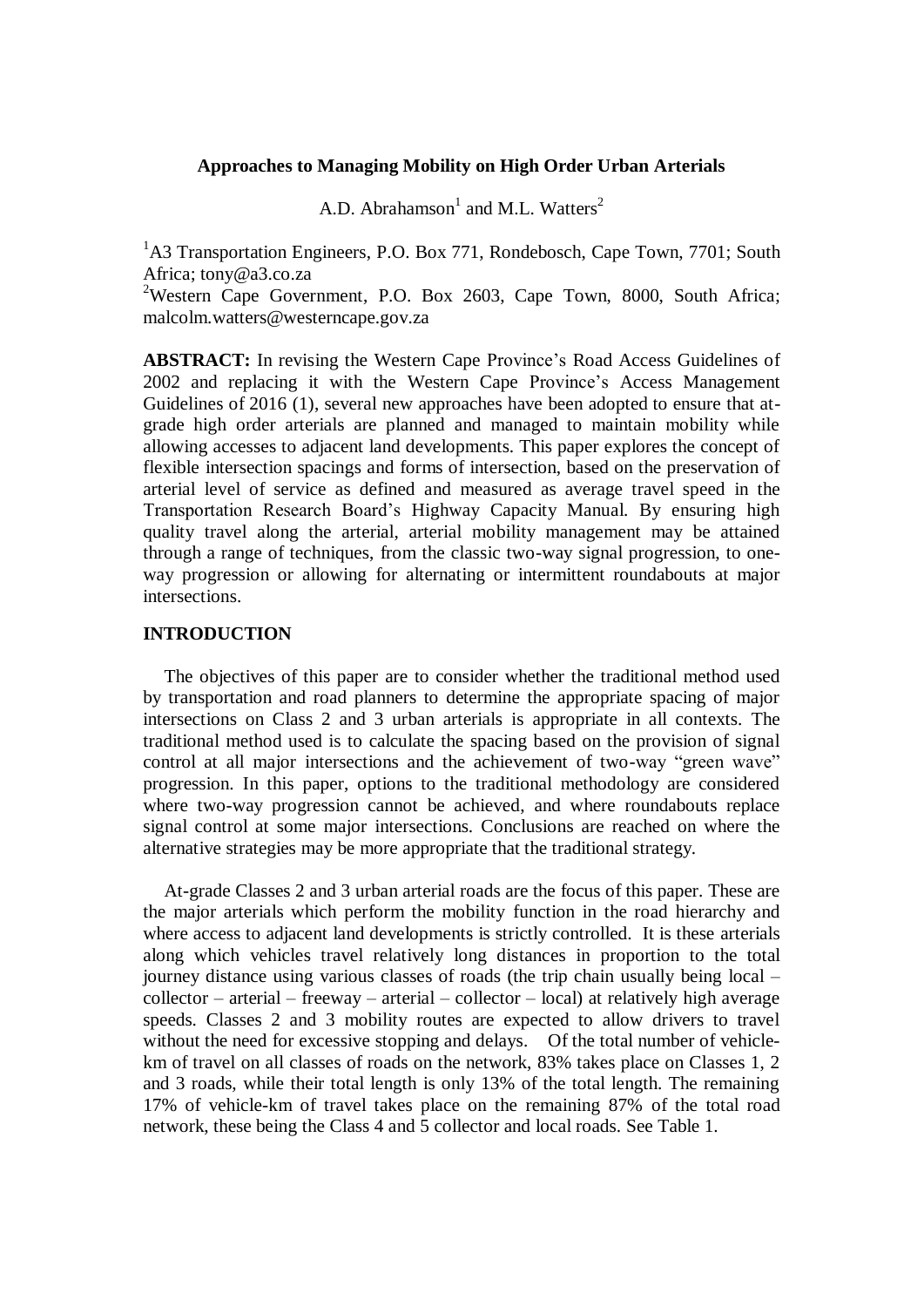| <b>Class</b> | Vehicle-km | <b>Road length</b> |
|--------------|------------|--------------------|
|              | 55%        | 2%                 |
|              |            | 4%                 |
|              | 28%        | 7%                 |
| 4            | 12%        | 13%                |
|              | 5%         | 75%                |

**Table 1. Vehicle-km and road length by Class**

Class 1 roads are generally built to freeway standards and are by definition limited access roads, allowing free flow on the main carriageways and accesses only by means of on and off ramps. The design standards of freeways are universally applied in most countries according to these basic parameters. Conversely, Classes 2 and 3 arterial roads generally have at-grade intersections and accesses, and are often poorly managed with respect to access management. This applies to a variety of attributes of the road, the most important being the spacing of major intersections. Where major intersections are too closely spaced, or intersection control is poorly managed, the mobility of the road can be compromised.

### **CURRENT GUIDELINES FOR SPACING OF MAJOR INTERSECTIONS**

#### **Conventional basis for major intersection spacing**

Recommended practice in the USA, as reflected in the Access Management Manual 2014 (2), is that an 800m (½ mile) distance between major signalised intersections is the optimum spacing for urban arterial roads. The ½ mile rule is based on the experience that long and uniform signal spacing allows for signal timing plans that can accommodate varying traffic conditions as are experienced during off peak and peak periods of the day. The Manual compares the efficiency and capacity of arterials with  $\frac{1}{4}$  mile spacing with those that have  $\frac{1}{2}$  mile spacing. and concludes that the arterials with  $\frac{1}{2}$  mile spacing are better able to cope with traffic at higher speeds and have lower crash rates.

The USA's Manual for Uniform Traffic Control Devices (3) also gives a general ½ mile recommendation for spacing of major signalised intersections. It states: "Traffic control signals within ½ mile of one another along a major route or in a network of intersecting major routes should be coordinated, preferably with interconnected controller units."

In the South African Road Classification and Access Management Manual of 2012 (TRH 26) (4) the major intersection spacing guidelines are based on traffic signal co-ordination allowing vehicle progression in both directions of travel. Other reasons given are safety considerations and to allow sufficient decision and reaction time for drivers to negotiate downstream intersections. TRH 26 advises that the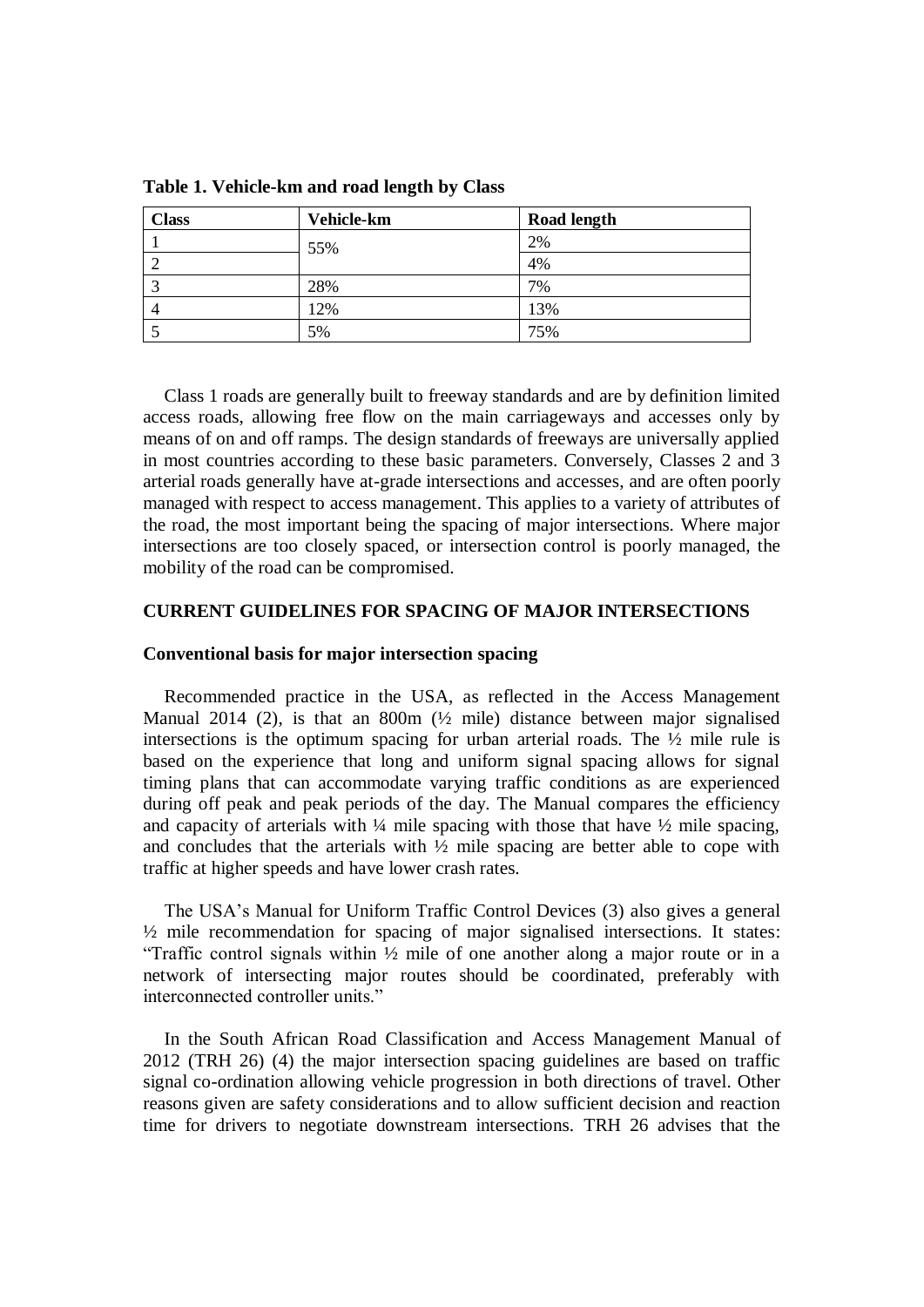standard 800m spacing is the requirement on urban Class 2 arterials, while a 600 m spacing between intersections is allowed on urban Class 3 arterials as a concession. The concession is based on an inference that Class 3 arterials generally have a lower operating speed. Traffic signal progression requirements determine an intersection spacing of around 800m, as this spacing will allow a two-way progression speed of between 60 and 80 km/h. At a spacing of 600 m, the progression speed is reduced to between 50 and 70 km/h.

In the Road Access Guidelines of 2002 (5) the spacing of major intersections were also based on signal progression in both directions of travel – yielding the theoretical spacings using calculations based on travel speed and bandwidth of platoons. See Figure 1 showing the principles on which the spacing between signalised intersections that allow for two-way progression are based.



**Fig. 1. Time-space diagram of signalised spacing for two-way progression** 

The assumed operating speeds on mobility arterials for each urban roadside development environment in urban areas are given in Table 2, as extracted from the Road Access Guidelines of 2002. This yields the spacing guidelines for traffic signals for each of these road classes for the different roadside development environments, as are also given in Table 2. (The term "roadside development environment" is a measure of the density of development and assumes lower operating speeds on roads passing through high density urban development environments and higher operating speeds on roads through low density urban development environments.) The spacing distances are based on an analysis giving two-way progression for the given operating speed and assuming cycle length. Bandwidths on the through route range between 25% and 40% of the cycle length, allowing platoons to largely clear every signal without being stopped on red signal phases.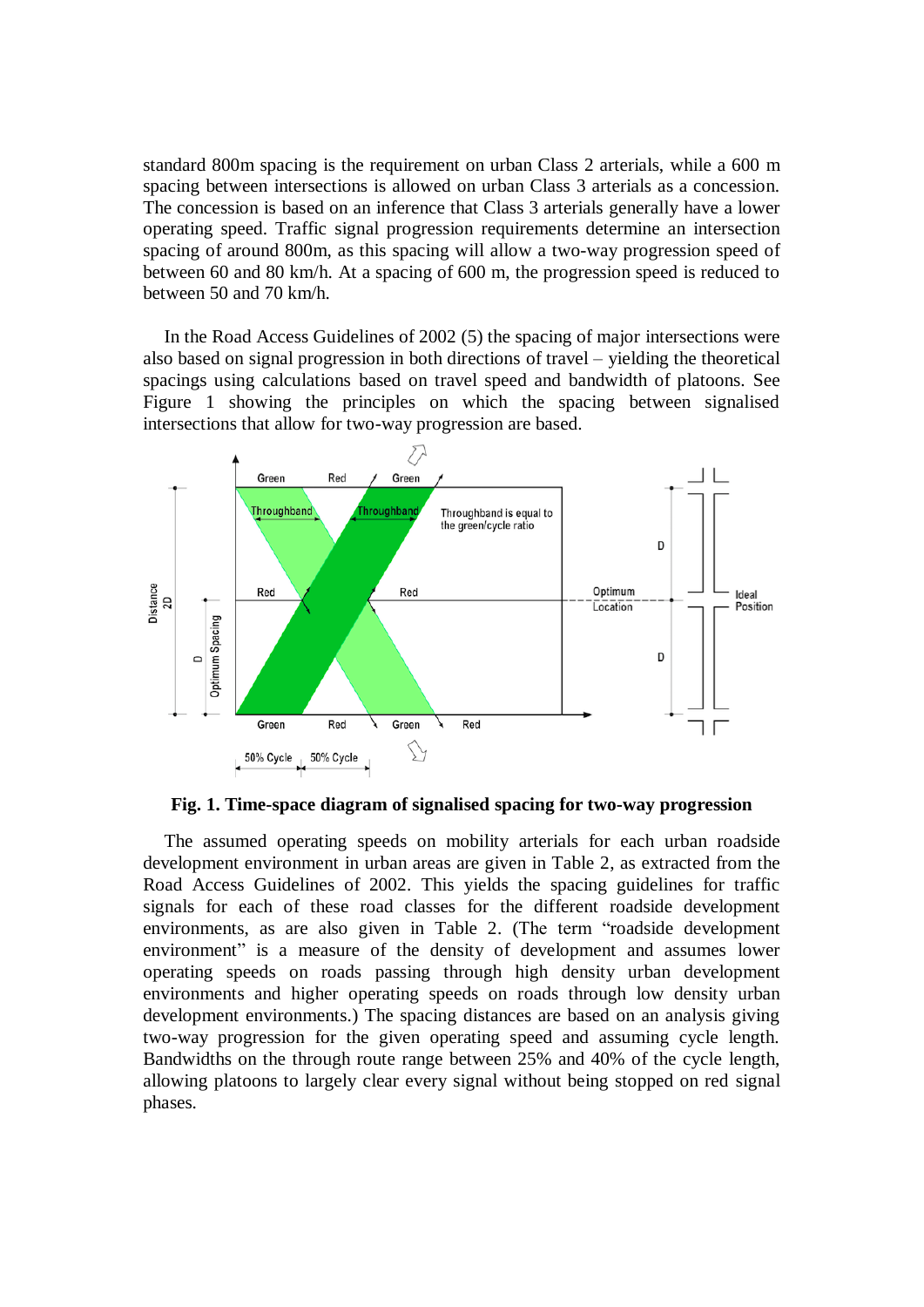The values in Table 2 suggest that a 780m (effectively  $\frac{1}{2}$  mile) spacing is appropriate for Class 2 arterials in low density suburban development environments, while for the same class of arterial in CBD development environments a 420m (effectively ¼ mile) spacing would suffice.

| <b>Roadside</b><br>development<br>environment | Class 2            |                  |                    | Class 3          |
|-----------------------------------------------|--------------------|------------------|--------------------|------------------|
|                                               | Operating<br>speed | Signal spacing   | Operating<br>speed | Signal spacing   |
| CBD                                           | $50$ kph           | 420m             | $40$ kph           | 300m             |
| Intermediate                                  | $60$ kph           | 580 <sub>m</sub> | $50$ kph           | 420m             |
| Suburban                                      | $70$ kph           | 780m             | $60$ kph           | 580 <sub>m</sub> |

**Table 2. Signal spacing by class and speed for two-way signal progression**

## **Questioning the principles behind two-way progression**

In developing the Access Management Guidelines of 2016 questions were raised about the conventional basis for decisions on the spacing of signals along mobility arterials, and whether the standard ½ mile guidelines according to the USA's Access Management Manual, the 600m or 800m spacing recommended by TRH 26 or the variable spacing developed for Road Access Guidelines of 2002 are still relevant in the South African context. These questions related to a variety of practical circumstances.

Firstly, many road authorities in the Western Cape Province and other part of South Africa no longer make any attempt to attain two-way progression along arterials. This is often due to the historical placement of traffic signals that are inappropriately spaced and this does not allow for two-way progression. In addition, many road authorities in South Africa simply do not have the technical capabilities to manage the large number of signalised intersections under their control and provide two-way progression to the sophistication required for them to be effective. The result is that two-way progression is rarely used with significant impact on the arterial road networks of South African towns and cities, and most signals operate as stand-alone systems.

Secondly, where signal coordination is pursued, a significant advantage over stand-alone signal systems can be attained simply by linking signals to obtain oneway progression. This provides adequately for the tidal flow behaviour on many arterials whereby the predominant flow occurs in one period of the day and the reverse flow occurs in another part of the day. In this way the delay to the major flow is minimised by providing one-way bandwidths. The strategy of managing arterials using one-way progression does not require signalised intersections to be located at uniform intervals and can accommodate irregular spaced intersections and those that are relatively closely spaced.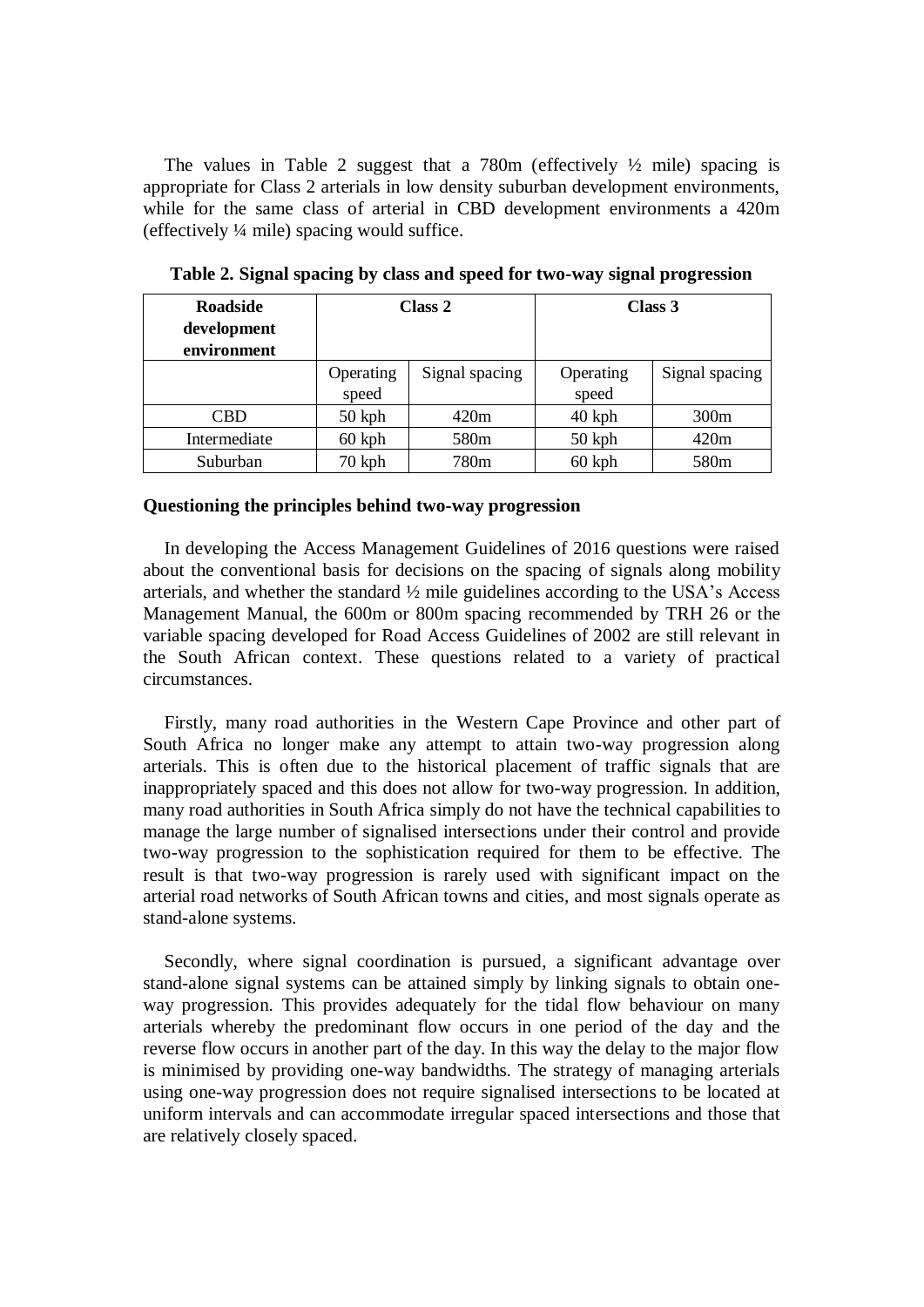Thirdly, the substitution of major signalised intersections by roundabouts is gaining popularity with many road authorities in South Africa. Currently, when a previously unsignalised intersection with priority given to the through route is being considered for full intersection control on all approaches, road authorities are advised to consider a roundabout as a first option. The viability of a roundabout depends on space available and the volume of traffic being accommodated on the through route and the side road, but if suitable the advantages can outweigh those of a signalised intersection. Roundabouts do not require signals that must be maintained or are a danger during power outages, and when crashes occur they are generally less severe due to lower operating speeds in advance of and through the roundabout itself.

Roundabouts, in spite of these advantages, are an antithesis to vehicle progression, either two-way or one-way, as platooning breaks up at a roundabout and vehicles emerging on the downstream side depart at random intervals due to the queuing on the approach and the yielding to vehicles in the rotary. Thus, situating a roundabout in place of a signalised intersection within a string of signalised intersections will result in the fragmentation of platoons, and have a negative impact on any progression strategy.

# **ALTERNATIVE STRATEGY FOR SPACING OF MAJOR INTERSECTIONS**

The growing popularity of roundabouts as a substitute for signal control at major intersections requires a rethink of the gold standard ½ mile rule, especially where signalised intersections and roundabouts alternate. In these circumstances, no longer can progression be the sole empirical rationale for major intersection spacing.

What alternative spacing strategy should transportation engineers adopt?

The answer lies in the principle that users of the road system want as efficient a journey as possible from origin to destination. Considering the trip sequence: localcollector-arterial-freeway-arterial-collector-local, the longer part of the trip is usually on the at-grade arterial and freeway systems, and just as users expect a high speed limited access experience on the freeway system, so they expect a reasonably high level of average travel speed on the at-grade arterial system. Hence there is a need to manage the at-grade arterial system with a view to preserving the average travel speed.

The Highway Capacity Manual 2000 put this concept forward in Chapter 15 on Urban Streets Methodology, in which the Level of Service for urban streets was introduced. The Level of Service measure of effectiveness considers the average travel speed on urban arterials of different classes.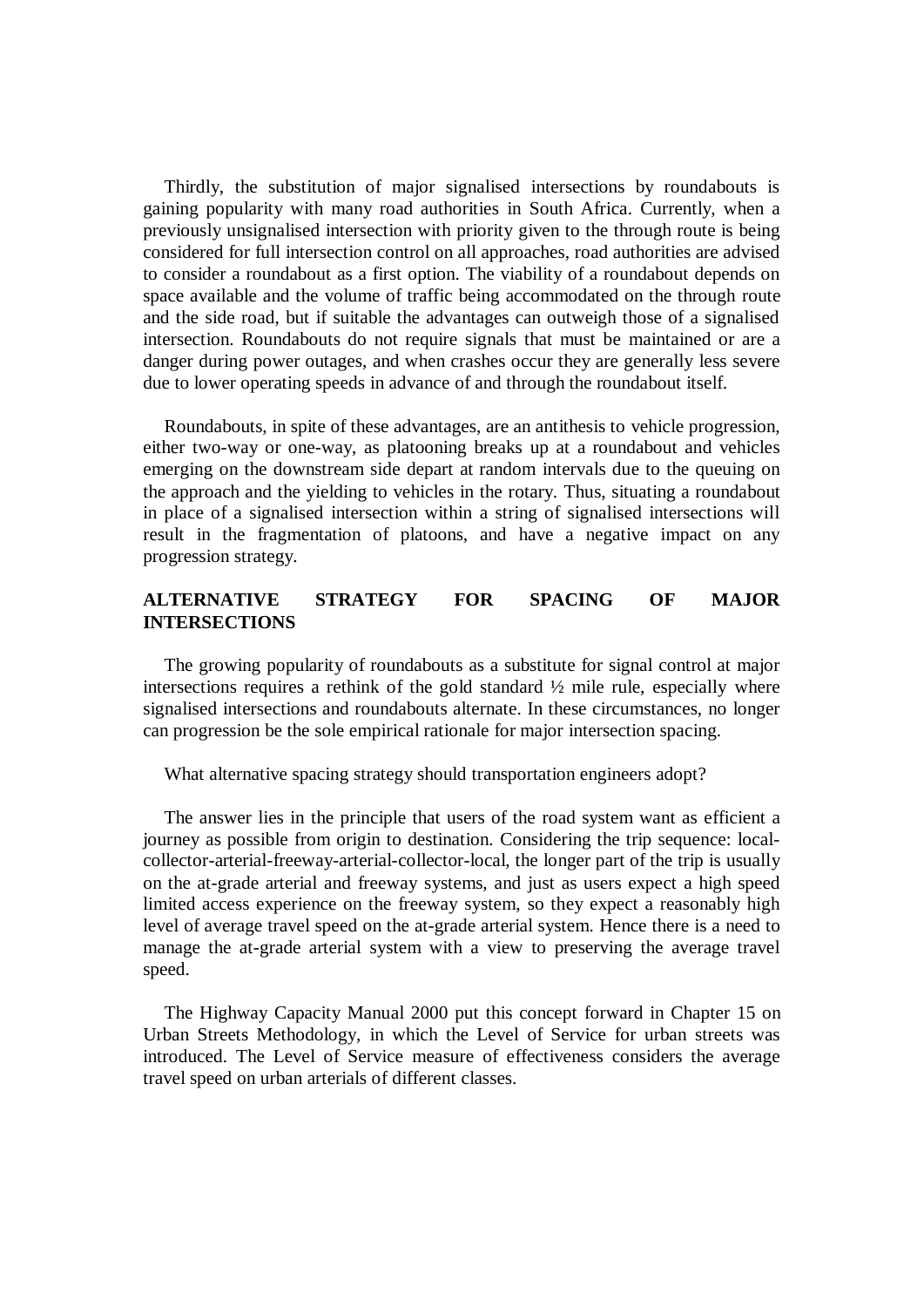The principle of maintaining acceptable average travels speeds on arterials has been adapted for use in the Access Management Guidelines of 2016. By selecting a reasonably high Level of Service as the target for Classes 2 and 3 arterials, a high average travel speed can be attained.

## **Applying mobility standards on urban arterial roads**

When the standards of mobility on arterials are based on targeted average travel speeds, the efficiency of travel along the length of the arterial is maximised, given the interruptions imposed by signalised intersections, roundabouts and other forms of access along the route.

Table 3 provides mobility standards adapted from the Highway Capacity Manual for Classes 2 and 3 at-grade arterials that are associated with Levels of Service A to Level of Service F, where Level of Service A represents free flow conditions, and where the motor vehicle can travel unconstrained. Level of Service F applies to periods where excessive queuing and delays normally prevalent during commuter peaks occur.

|                                | Class 2              | Class 3        |
|--------------------------------|----------------------|----------------|
| <b>Typical free flow speed</b> | 65kph                | 55kph          |
| <b>Level of Service</b>        | Average travel speed |                |
| А                              | $>59$ kph            | >50            |
| B                              | $>46-59$ kph         | $>39-50$ kph   |
| C                              | $>33 - 46$ kph       | $>28 - 39$ kph |
|                                | $>26 - 33$ kph       | $>22 - 28$ kph |
| Е                              | $>21 - 26$ kph       | $>17 - 22$ kph |
| F                              | $<$ 21kph            | $<$ 17 $k$ ph  |

**Table 3. Standards for mobility – arterial Level of Service by road class**

For the purpose of considering the desired spacing of major intersections along an at-grade arterial route, an arterial Level of Service C should be aimed for. This represents a good standard of mobility for the length of the arterial during daytime inter-peak periods of operation. During peak periods where traffic is congested, average travel speeds of Level of Service C are unlikely to be achieved and for these periods of the day it is accepted that average travel speeds will be substandard.

In the Access Management Guidelines of 2016 standards of mobility are applied when a major intersection (signalised intersection or a roundabout) is to be introduced on a section of route where traffic flow on the arterial was previously uninterrupted at that location. The introduction of a major intersection will always reduce average travel speed on that section of road relative to the free flow speed; in the case of a signalised intersection some vehicles will need to stop on the red phase; in the case of a roundabout, vehicles will pass through the roundabout at slower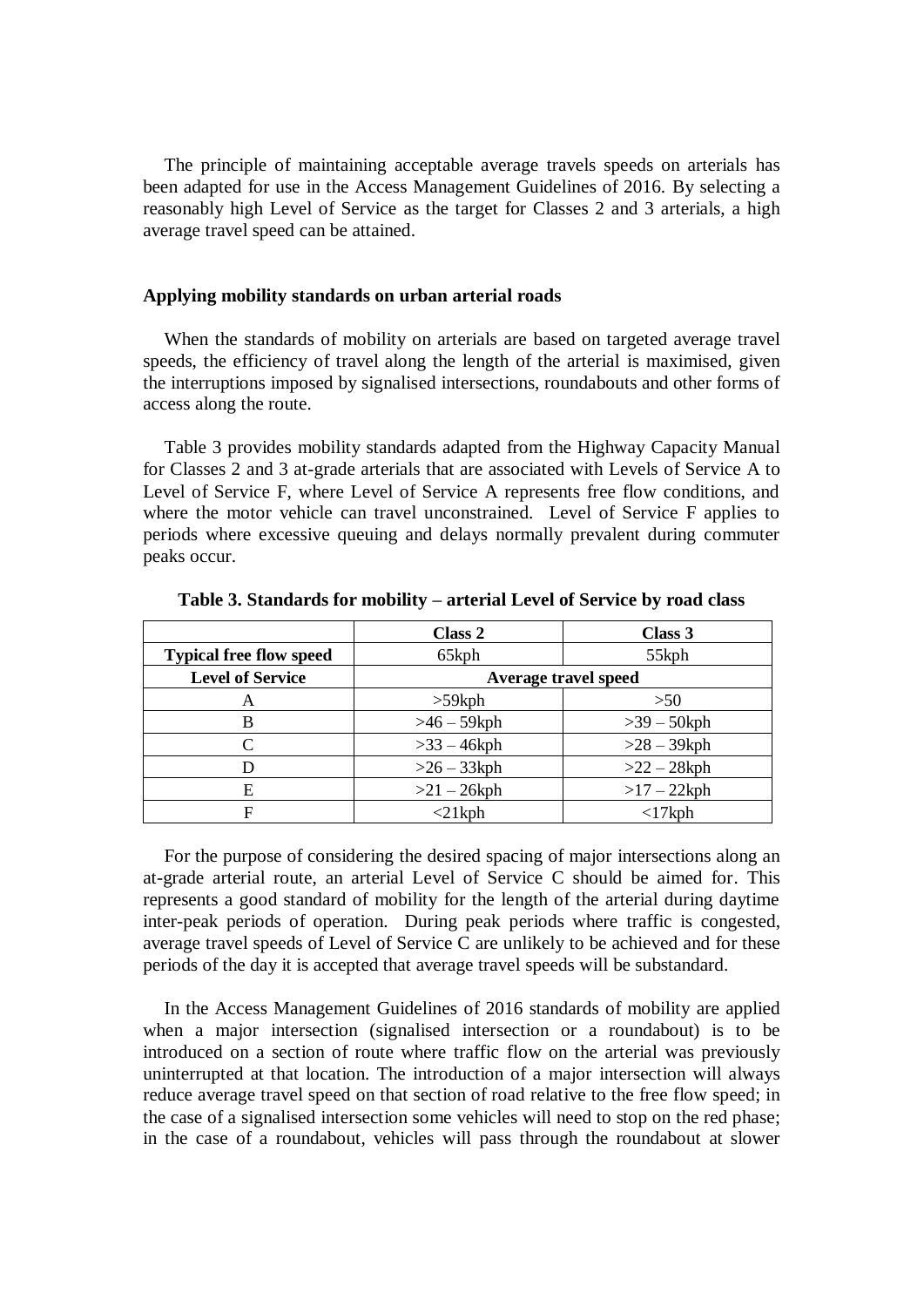speeds and may be delayed in queues upstream of the entrance to the roundabout. The average travel speeds to be achieved for different classes of mobility arterial and in different roadside development environments to achieve the Level of Service C standard are given in Table 4.

|                                 | Class 2                   | Class 3   |  |
|---------------------------------|---------------------------|-----------|--|
| Roadside development            | Average travel speed      |           |  |
| environment                     | <b>Level of Service C</b> |           |  |
| $\mathbb C\mathrm{D}\mathrm{B}$ | $>40$ kph                 | $>35$ kph |  |
| Intermediate                    | $>48$ kph                 | $>40$ kph |  |
| Suburban                        | $>56$ kph                 | $>48$ kph |  |
| Semi-rural                      | $>64$ kph                 | $>56$ kph |  |

**Table 4. Average travel speed by class and roadside development environment**

A mobility analysis using the appropriate average travel speed standards in Table 4 is undertaken to determine the effect that a new signal-controlled intersection or roundabout would have on the average travel speed of vehicles for a reasonable length of route upstream and downstream of the new controlled intersection. In urban roadside development environments a distance of 1.0 km on each side of the proposed intersection in question is considered. The analysis considers the implications of the installation of the intersection, taking into account the projected traffic demands and the traffic design of the intersection. The analysis should ensure that a Level of Service C would be attained for the 2.0 km section of arterial during inter-peak periods on implementation of the intersection or roundabout. See Fig. 2.



**Fig. 2. Average travel speed – section of arterial to be considered**

**Determining the spacing when 2-way progression is not contemplated**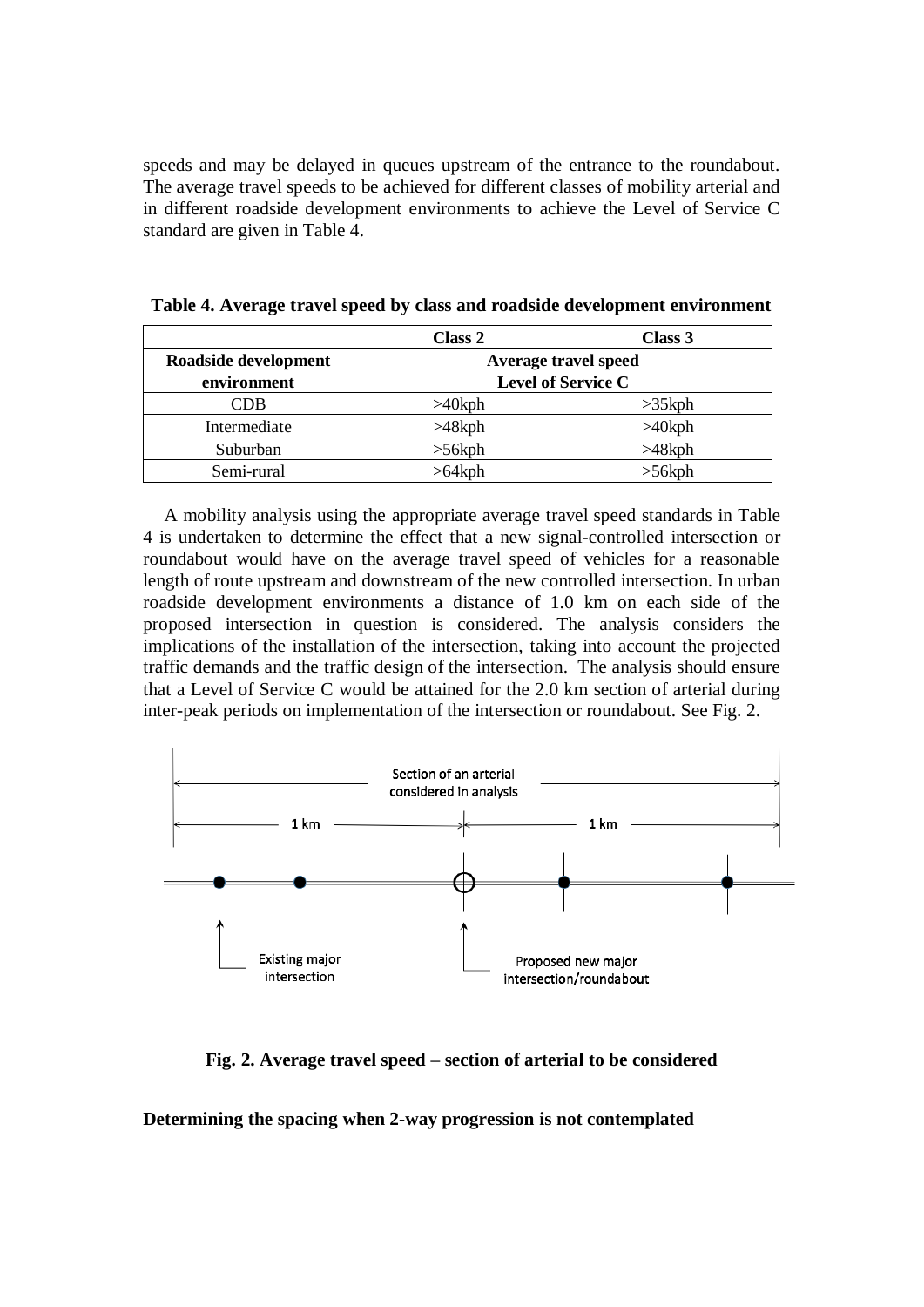To determine the spacing between major intersections in the absence of the ½ mile rule or the spacing dimensions given in Table 2, alternative principles related to the operational safety of vehicles on the arterial must be considered. These principles rest on two operational spacing criteria for determining the distance between an intersection and a downstream intersection: functional boundary distance and leftturn criterion.

Functional boundary distance is the measure used to allow sufficient distance for a driver to perceive, react and undertake a braking or lane-changing manoeuver on the approach to a major intersection where the driver must choose between left, right and straight through movements. The upstream point from which the functional boundary distance is measured is the previous driveway or intersection. Only after passing it is the driver able to give priority to the next task. Queue lengths in advance of a signalised intersection must be factored in, as well as a queue on a dedicated rightturning lane. In the case of a roundabout the preceding area of influence or the queue length must be used, whichever is greater. The recommended dimensions for functional boundary distance are given in Table 5.

Left-turn conflict distance is the measure used to allow for adequate distance from an intersection to a downstream left-in left-out driveway. It ensures that the vehicle on the through route is able to perceive and slow down to take evasive action to prevent it from colliding with a vehicle turning left in or left out of a downstream driveway. The recommended dimensions for left-turn conflict distance are given in Table 5.

| <b>Operating speed</b> | <b>Functional boundary</b><br>distance | Left-turn conflict distance |
|------------------------|----------------------------------------|-----------------------------|
|                        |                                        |                             |
| $40$ kph               | 155m                                   | 40 <sub>m</sub>             |
| 50kph                  | 190m                                   | 60m                         |
| 60kph                  | 235m                                   | 82m                         |
| 70kph                  | 270 <sub>m</sub>                       | 107m                        |
| 80kph                  | 305m                                   | 135m                        |

**Table 5. Functional boundary and left turn conflict distances**

#### **An example of the application of the alternative strategy**

Fig. 3 illustrates an example of how the determination of the spacing between major intersections is undertaken where a signalised intersection is followed to the east of it by a roundabout. The example assumes that the roundabout is being considered where no controlled intersection existed previously. In this case the total distance between the signalised intersection in the west and the roundabout in the east is determined by considering the eastbound direction of travel. The westbound direction must also be considered before finality can be reached on the total spacing.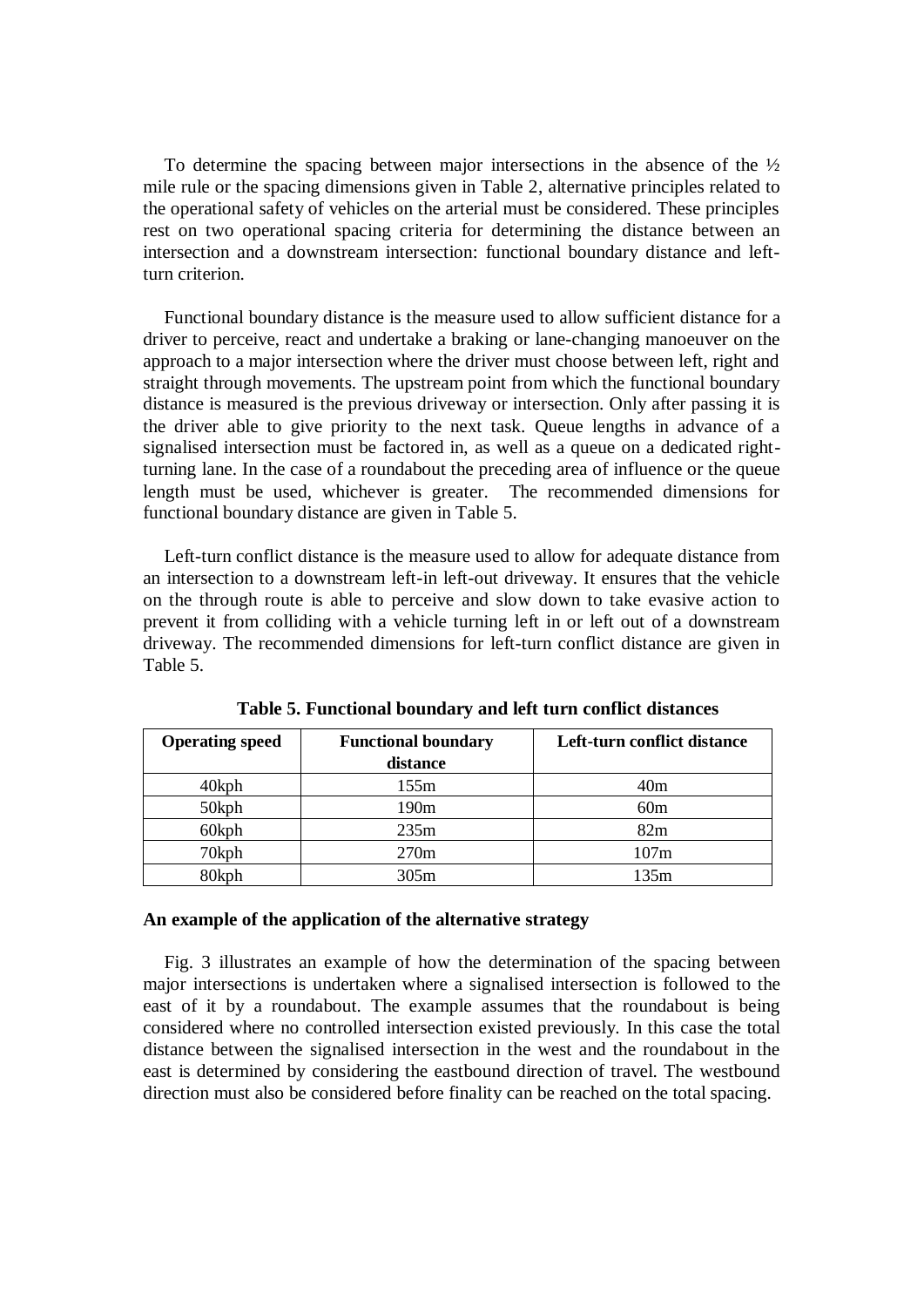The example also illustrates the manner in which a left-in left-out driveway on the eastbound carriageway is taken into consideration, as it must be located at a distance downstream of the signalised intersection greater than the left-turn conflict distance. A further distance east of the driveway greater or equal to the functional boundary distance between the driveway and the roundabout must also be provided. The total distance between the signalised intersection and the roundabout is the sum of the left-turn conflict distance, the functional boundary distance and the roundabout area. For a Class 3 road in a suburban roadside development environment where the operating speed is 60kph, the distance would equate to  $82m + 235m + 30m = 347m$ assuming a roundabout area of 30m.



## **Fig. 3. Example of determination of spacing of major intersections where twoway progression is not planned**

A similar procedure of analysis must be undertaken for the spacing between the roundabout and the next major intersection to the east of the roundabout. In addition, as illustrated in Fig.2, it is necessary to consider the section of the arterial for a full 2km section, 1km to the west of the roundabout and 1km to the east of the roundabout, to ensure that the average travel speed of at least 48kph given in Table 4 is achievable.

## **Arterial management plans – a recommended practise**

A mobility analysis procedure must always form part of undertaking an arterial management plan to determine the position and form of control of the major intersections on Class 2 and 3 urban mobility arterials. Once positions are confirmed, these may be reserved for upgrading to their final form in a phased manner. Retrofitting of an arterial will similarly yield a plan for the conversion of an arterial that determines the final location of major intersections. A mobility analysis must also be undertaken when, in the absence of an arterial management plan, a location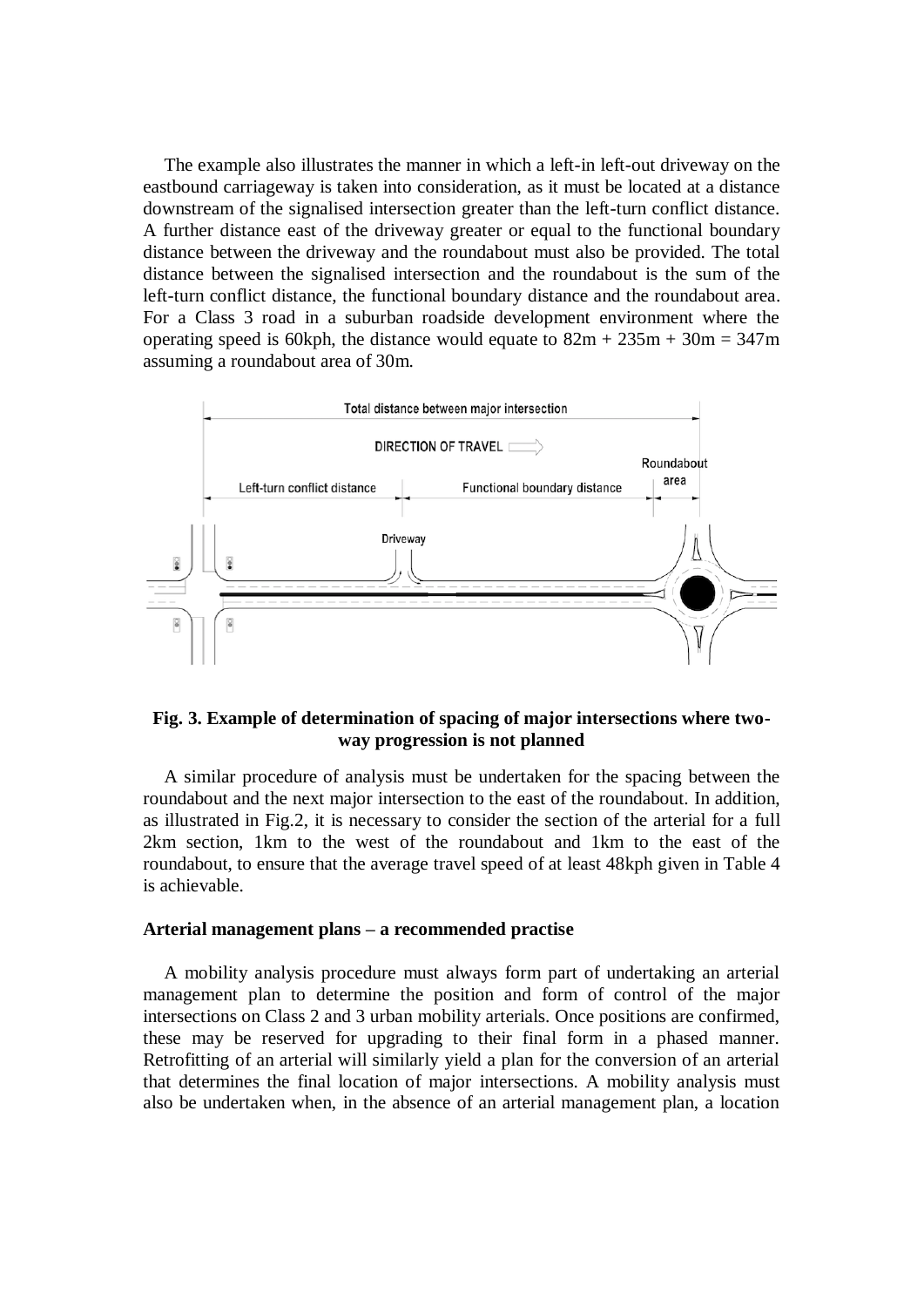that is currently uncontrolled is to be replaced by a signalised intersection or by a roundabout.

The Access Management Guidelines 2016 recommends the following strategies for establishing locations of major intersections:

- 2-way progression strategy: The adoption of the two-way signal progression principle wherever locations of major intersections are being considered for a new planned arterial. This policy should also be adopted for an existing arterial where the spacing of existing signalised intersections may not be compliant with two-way progression, but the objective is feasible and can be achieved over time.
- 1-way progression strategy: In cases where the road authority undertakes an arterial management plan of an existing arterial where the spacings of existing signalised intersections are not and cannot reasonably be made compliant with the standards set out for the achievement of two-way progression, a strategy that provides for one-way progression according to tidal flows may be considered.
- No progression strategy: A strategy where neither two-way progression nor oneway progression is feasible may be considered in special circumstances, such as where an arterial is short in length, all or most major intersections are roundabouts, or where there is a justifiable need to provided for a greater number of major intersections than the guidelines for two-way progression can provide.

In adopting any of the three strategies above, the average travel speeds must be attained for the entire length of the arterial and major intersections spaced to allow for safe and efficient operations on intersection approaches.

# **CONCLUSIONS**

Spacing of major intersections on urban arterials is traditionally based on the  $\frac{1}{2}$ mile rule contained in most road design and access management manuals, which usually also recommend that spacing should allow for two-way progression. This objective is not always feasible, particularly in the South African context where road authorities are often unable due to scarce resources to establish functioning coordinated signal control systems. Furthermore, the popularity of roundabouts as a substitute for signal controlled major intersections has the effect of breaking up platoons and casting a doubt on the logic of the traditional ½ mile rule.

Using as a measure of effectiveness the attainment of average travel speed on Class 2 and 3 urban arterials with at-grade major intersections, it is concluded that the spacing between major intersections can be more flexible where it is decided that two-way progression is not a suitable criterion for setting spacing. The alternative strategy can be applied when one-way signal progression is considered appropriate, or where roundabouts replace major intersections.

## **ACKNOWLEDGMENTS**